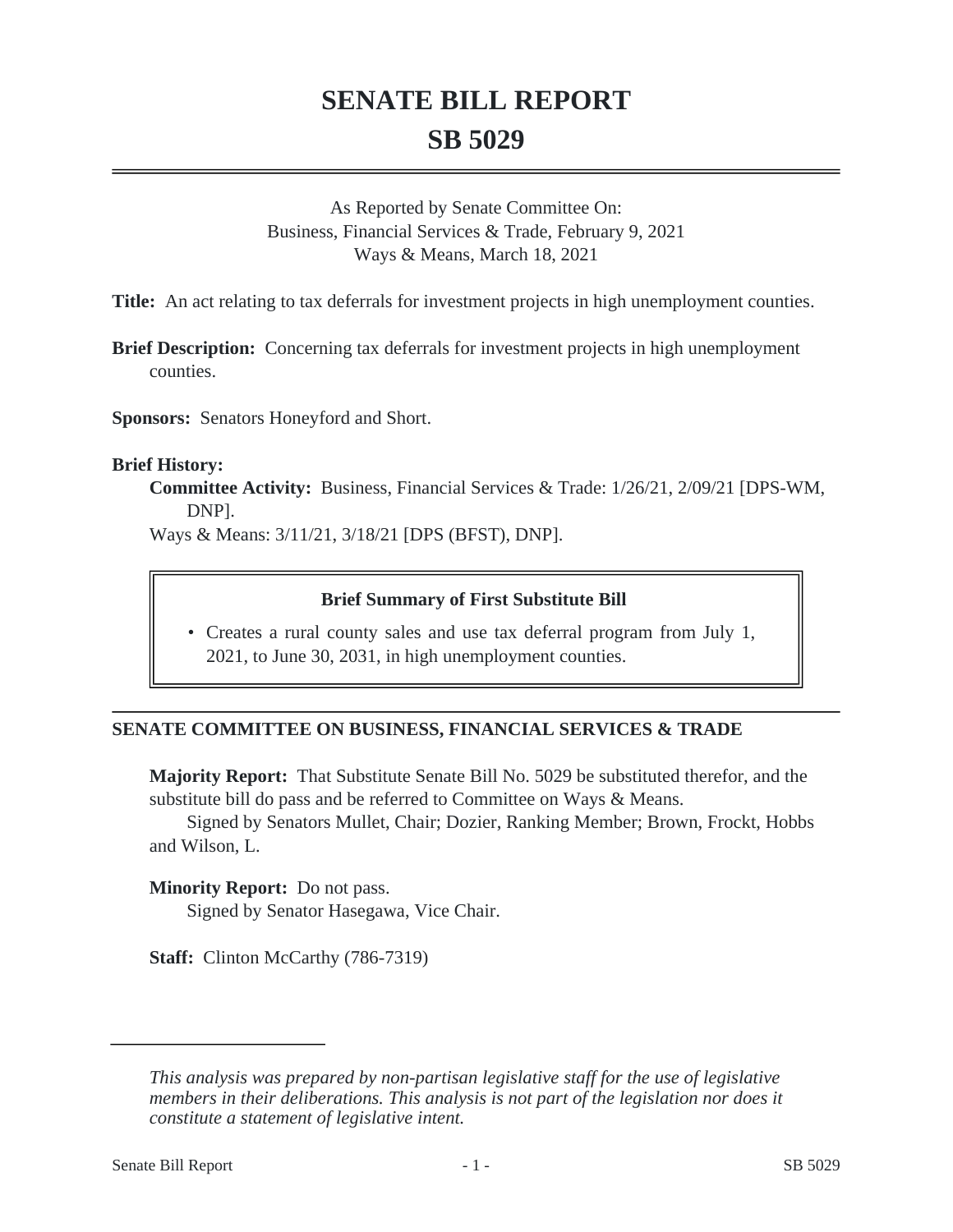### **SENATE COMMITTEE ON WAYS & MEANS**

**Majority Report:** That Substitute Senate Bill No. 5029 as recommended by Committee on Business, Financial Services & Trade be substituted therefor, and the substitute bill do pass.

Signed by Senators Rolfes, Chair; Frockt, Vice Chair, Capital; Robinson, Vice Chair, Operating & Revenue; Wilson, L., Ranking Member; Brown, Assistant Ranking Member, Operating; Honeyford, Assistant Ranking Member, Capital; Schoesler, Assistant Ranking Member, Capital; Braun, Carlyle, Conway, Darneille, Dhingra, Gildon, Hunt, Keiser, Liias, Mullet, Muzzall, Pedersen, Rivers, Van De Wege, Wagoner, Warnick and Wellman.

**Minority Report:** Do not pass. Signed by Senator Hasegawa.

**Staff:** Jeffrey Mitchell (786-7438)

**Background:** The retail sales tax applies to the selling price of tangible personal property and of certain services purchased at retail. Sales tax is paid by the purchaser and collected by the seller. The use tax is imposed on items used in the state that were not subject to the retail sales tax and includes purchases made in other states and from sellers who do not collect Washington sales tax.

In 2010, the Legislature extended the rural county sales and use tax deferral program from July 1, 2010, to July 1, 2020. Counties with an unemployment rate which is at least 20 percent above the state average for three years and Community Empowerment Zones (CEZs) were made eligible under the program. For the purpose of hiring in CEZs, residents include people living within a county in which the zone is located.

The Department of Revenue (DOR) was directed to establish a list of qualifying counties by July 1, 2010, and update the list every two years based on Employment Security Department data.

The definition of manufacturing was retroactively clarified to include computer programming and other related services only if the service provides a new, different, or useful substance or article of tangible personal property for sale. Computer programming and other computer related services are eliminated from the definition of manufacturing beginning July 1, 2010.

Tax deferrals remained in place for up to two years during periods of temporary shutdowns in counties with a population of less than 20,000 people. To qualify for relief from paying deferred taxes during a temporary shutdown, the remaining labor force must be greater than 10 percent of the recipient's labor force at the time the deferral was approved by DOR. If the number of employment positions falls below the 10 percent threshold during the two year period, the amount of deferred taxes outstanding is due immediately. Recipients seeking relief from paying deferred taxes must apply to and be approved by DOR. A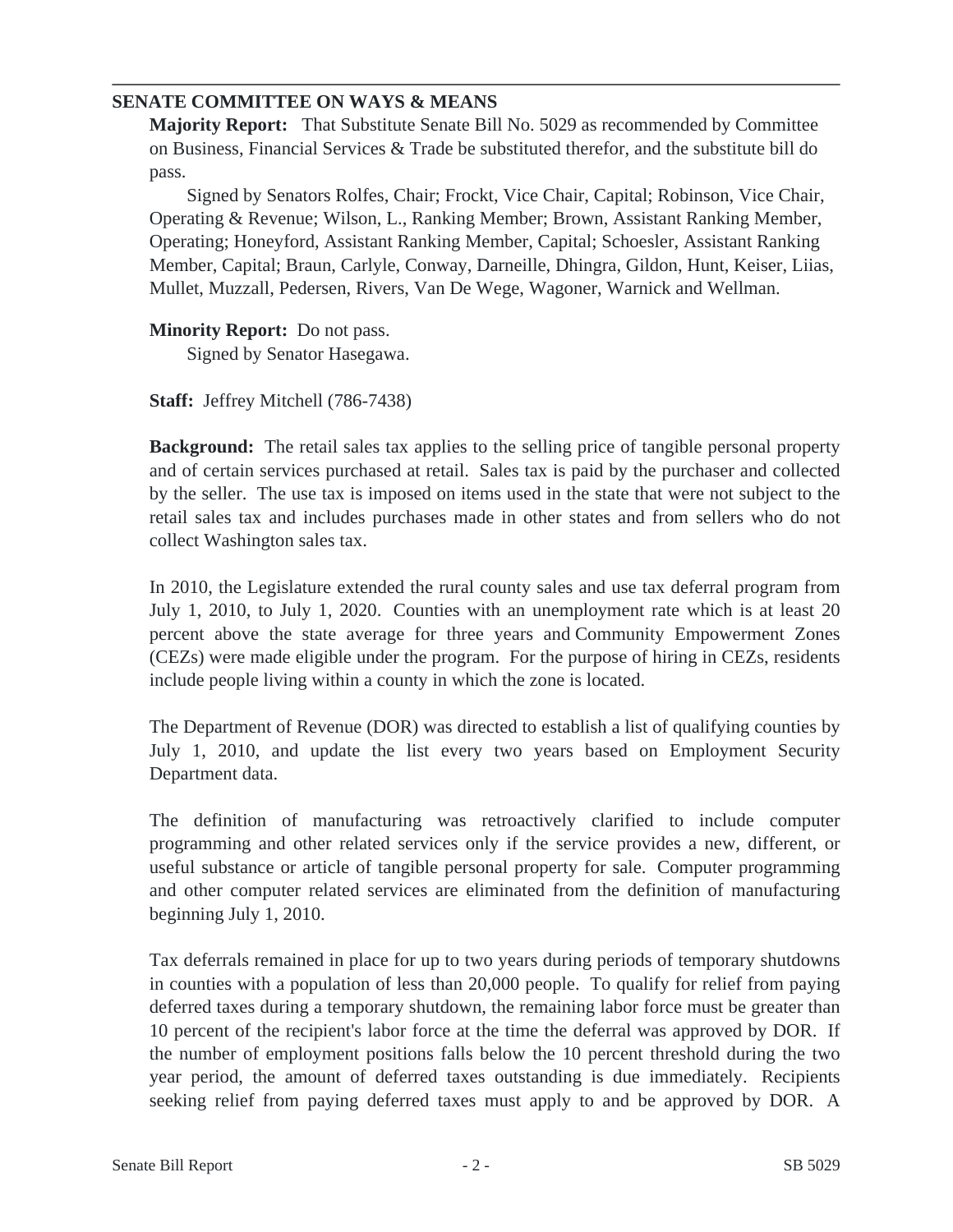recipient is entitled to this relief only once.

The rural county sales and use tax deferral program expired on July 1, 2020.

**Summary of Bill (First Substitute):** The rural county sales and use tax deferral program is created for a period from July 1, 2021, to June 30, 2031. Counties with an unemployment rate which is at least 20 percent above the state average for three years and community empowerment zones (CEZ) are eligible under the program. For the purpose of hiring in CEZs, residents include people living within a county in which the zone is located. The amount of state and local sales and use taxes eligible for deferral is limited to \$400,000 per eligible investment project per person.

Applying for a Tax Deferral. DOR is directed to issue a sales and use tax deferral certificate for state and local sales and use taxes on each eligible investment project. DOR has the authority to develop the application. Applications to defer must be made before the initiation of construction, and DOR must rule on the application within 60 days. DOR may not accept applications for deferral after June 30, 2031.

Revocation of a Tax Deferral from a Recipient. Recipients for a deferral certificate must begin meaningful construction on an eligible investment project within two years of receiving a deferral certificate, unless there was a delay due to circumstances unrelated to funding beyond the applicant's control. If meaningful construction does not begin within two years of receiving a deferral certificate, the deferral certificate that has been issued is invalid and taxes deferred are due immediately.

If the investment project is not operationally complete within five years from the issuance of the tax deferral certificate, or DOR finds an investment project is used for purposes other than a qualified manufacturing or research and development operation, a portion of the taxes is immediately due according to a schedule. If the economic benefits of the deferral are passed to a lessee, the lessee is responsible for payment to the extent the lessee has received the benefit. DOR must assess interest at the rate provided for delinquent taxes, but not penalties, retroactively to the date of deferral for a recipient who must repay deferred taxes.

Changes in Definitions. The definition of manufacturing under the program is more narrowly defined to include only activities performed by research and development laboratories and commercial testing laboratories. Computer programing and other related activities are removed from the definition. The term "meaningful construction" means an active construction site where tangible signs of construction are taking place that show a progression in the construction process at the location designated by the taxpayer in the application for deferral.

Qualified Counties. DOR, with the assistance of the Employment Security Department, must establish a list of qualifying counties effective July 1, 2021, and update the list every